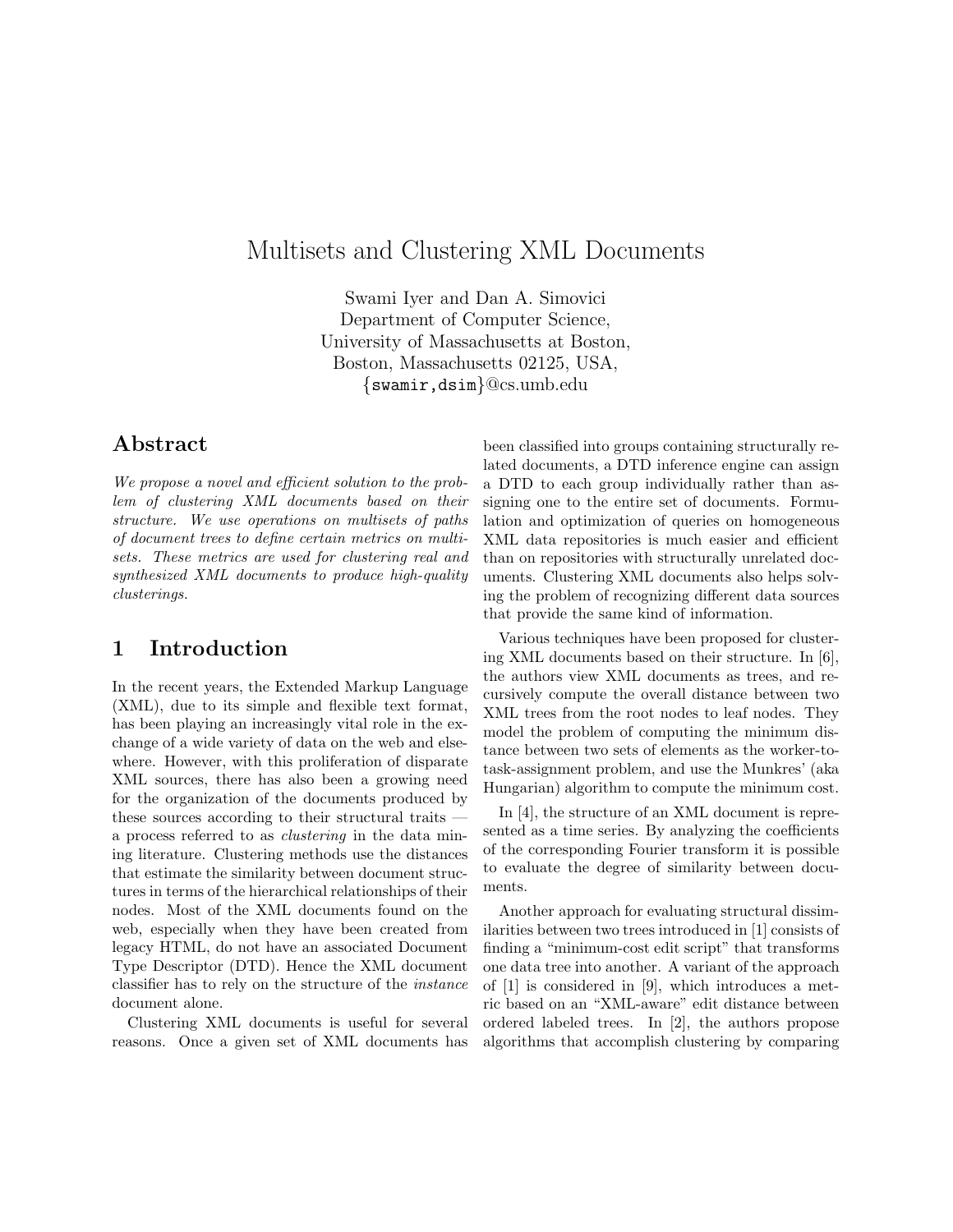cluster representatives, which are XML documents subsuming the most typical structural specifics of a set of XML documents.

Algorithms that calculate the tree edit distances between XML documents by considering the structural summaries of the documents instead of the actual documents thus minimizing the processing requirements, are discussed in [3].

In this paper, we propose a novel and efficient approach to the problem of clustering XML documents. We model an XML document as a labeled rooted tree and represent the rooted labeled paths — a sequence of nodes of the tree starting with the root of the tree and ending with a leaf node  $-$  of the tree as a multiset, which is a function mapping each path to its multiplicity, i.e., the number of occurrences of the path within the tree. We extend the notion of symmetric difference of sets to that of multisets, and we define metrics on multisets based on their symmetric difference. Thus, given a set of XML documents, we can compute their pairwise distance measures by first building a multiset representation for each of the document, and by computing the distance measures between the multisets using the distance metrics we have introduced. Once we have the distance matrix for the set of documents, we can use one of the standard hierarchical clustering algorithms to cluster the documents. Our approach is efficient; the time taken to build the multiset representation for a document is  $O(k|V|)$ , where k is the maximum level of nesting in the document, and  $|V|$  is the number of elements in the document; the time taken to compute the distance measure between two XML documents with multiset representations  $M$  and  $P$  is  $O(\textsf{size}(M) + \textsf{size}(P)),$  where  $\textsf{size}(Q)$  is the number of unique element names in the document with multiset representation Q. Our solution works not only with XML documents that belong to strictly different — differing at the root level onwards — classes, but also with documents that differ only at levels that are farther away from the root.

The rest of this paper is organized as follows. Section 2 introduces the notion of a multiset, defines various set-theoretic operations on multisets, and based on these operations, defines a set of metrics on multisets. Section 3 describes how the paths of a labeled rooted tree can be represented as a multiset. Section 4 defines measures of dissimilarity between labeled rooted trees given their multiset representations. Section 5 provides the algorithms for building a multiset for a labeled rooted tree, and for computing the distance measures between any two such trees. Section 6 presents experimental results from running one of the popular hierarchical clustering algorithms on real and synthesized data using the distance measures we have introduced, and, finally, Section 7 concludes our work.

### 2 Multisets

Multisets are generalizations of sets that capture the multiplicity of elements. A valuable reference for multisets and their multi-faceted applications is [12].

**Definition 2.1** A multiset on a set  $X$  is a function  $M: X \longrightarrow \mathbb{N}$ . The number  $M(x)$  is the multiplicity of x in M. If  $M(x) > 0$  we say that x is an element of M.

The set of multisets on a set  $X$  is denoted by  $\mathcal{M}(X)$ . The *empty multiset* on X is the multiset  $\mathbf{V}_X$  defined by  $\mathbf{V}_X(x) = 0$  for every  $x \in X$ .

The support set of the multiset M is the set

$$
sset(M) = \{x \in X | M(x) > 0\}.
$$

If the set  $\text{sech}(M)$  is finite, then we say that the multiset M is finite. The cardinality of the set  $\text{sset}(M)$ is the *size* of the multiset M, denoted by  $size(M)$ .

We will denote a finite multiset  $M$  on  $X$  as a formal sum

$$
M = m_1 x_1 + \cdots + m_k x_k,
$$

where  $x_1, \ldots, x_k$  are the distinct members of the set sset $(M)$  and  $M(x_i) = m_i$ .

The union, intersection and symmetric difference of two multisets are defined such that they generalize the usual set-theoretic operations. Let  $M, P$ be two multisets on a set  $X$ . The union of  $M$  and P is the multiset  $M \cup P$  such that  $(M \cup P)(x) =$  $\max\{M(x), P(x)\};$  the *intersection of* M and P is the multiset  $M \cap P$  given by  $(M \cap P)(x) =$  $\min\{M(x), P(x)\}\$ for  $x \in X$ .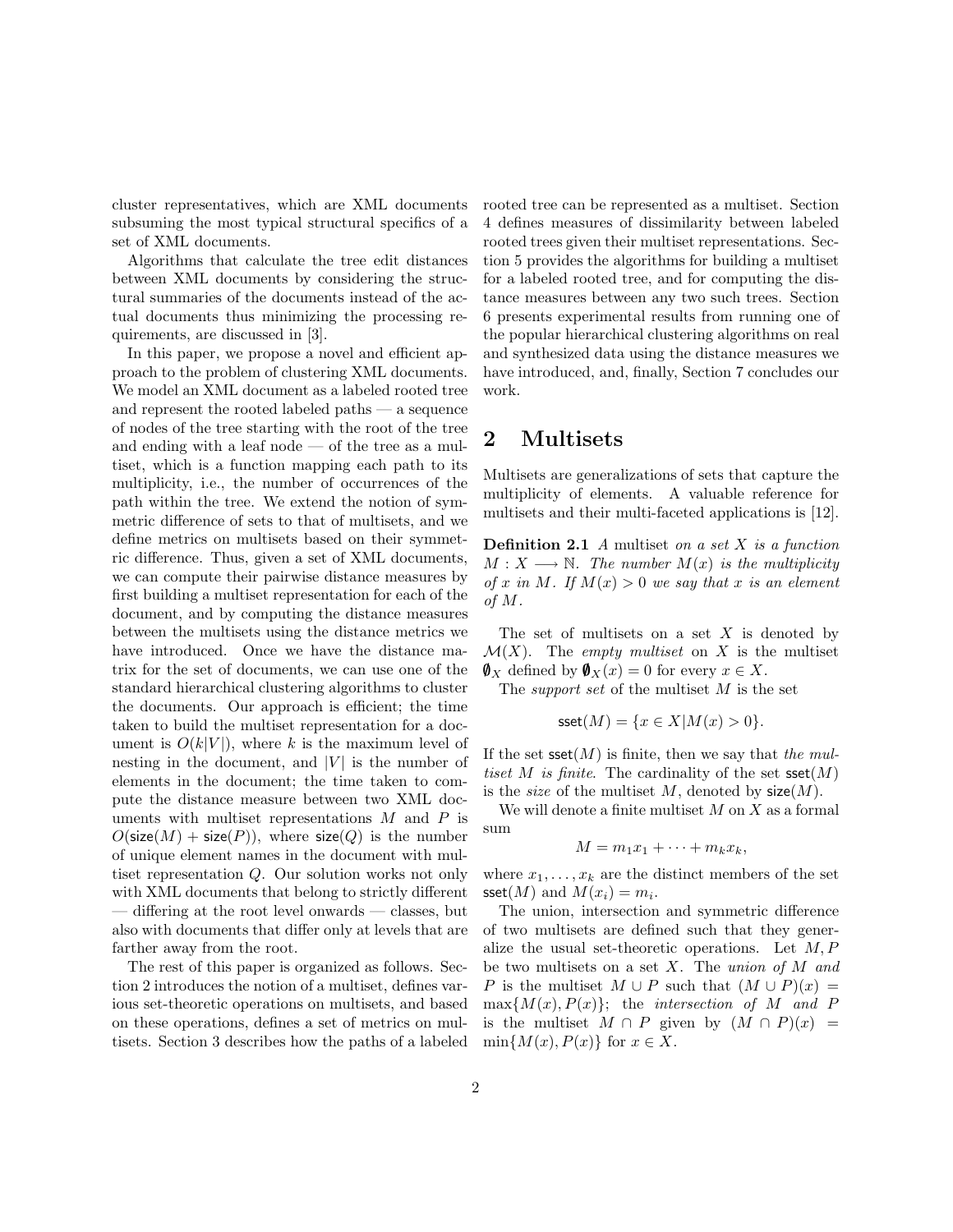We define two extensions of the symmetric difference.

Definition 2.2 The weak symmetric difference of the multisets  $M$  and  $P$  on the set  $X$  is the multiset  $M \oplus P$  on X defined by  $(M \oplus P)(x) = |M(x) - P(x)|$ for every  $x \in X$ .

Note that unlike the usual symmetric difference of sets, this is not an associative operation because, in general  $||a-b|-c| \neq |a-|b-c||$  (e.g.,  $||7-5|-3|=1$ , while  $|7 - 5 - 3| = 5$ ). We have

$$
\textsf{sset}(M) \oplus \textsf{sset}(P) \subseteq \textsf{sset}(M \oplus P)
$$

for every multiset  $M, P$ . This inclusion may be strict if M and P have at least one common element with distinct multiplicities.

The *strong symmetric difference*  $M \boxplus P$  of multisets that we define next preserves more properties of set difference. Let  $\phi : \mathbb{N}^2 \longrightarrow \mathbb{N}$  be the function defined by

$$
\phi(m, p) = \begin{cases}\n0 & \text{if } m = p = 0 \\
\text{or } m > 0 \text{ and } p > 0 \\
\max\{m, p\} & \text{if exactly one of} \\
m, p \text{ is positive,} \n\end{cases}
$$

for  $m, p \in \mathbb{N}$ .

Definition 2.3 The strong symmetric difference of the multisets  $M$  and  $P$  on the set  $X$  is the multiset  $M \boxplus P$  on X defined by  $(M \boxplus P)(x) = \phi(M(x), P(x))$ for every  $x \in X$ .

Observe that  $\phi(\phi(m, p), q) > 0$  if and only if  $\phi(m, \phi(p, q)) > 0$ , as it can be easily verified by considering all possible cases of nullity of  $m, p$  and  $q$ . Thus,  $\text{seet}((M \boxplus P) \boxplus Q) = \text{seet}(M \boxplus (P \boxplus Q))$  for every multiset  $M, P, Q$ , which extends the associative property of set difference.

The distributivity of set intersection with respect to symmetric difference of sets is preserved by the strong symmetric difference of multisets, as shown next.

**Theorem 2.4** Let  $M, P, Q \in \mathcal{M}(X)$  be three multisets on a set X. We have

$$
M \cap (P \boxplus Q) = (M \cap P) \boxplus (M \cap Q)
$$

**Proof.** Let  $m = M(x)$ ,  $p = P(x)$ , and  $q = Q(x)$ . The statement follows by analyzing the eight cases, that occur depending whether each of these number is 0 or greater than 0.

In general, we have  $M \boxplus P \leq M \oplus P$  for every multisets M, P.

Next, we use the weak and strong symmetric difference of two multisets  $M, P \in \mathcal{M}(X)$  to define a metric on  $\mathcal{M}(X)$ , where X is a finite set.

**Theorem 2.5** Let  $X$  be a finite set. The mapping  $\delta_{\oplus} : \mathcal{M}(X)^2 \longrightarrow \mathbb{R}_{\geq 0}$  given by

$$
\delta_{\oplus}(M, P) = \sum_{x \in X} \frac{(M \oplus P)(x)}{(M \cup P)(x)}
$$

for  $M, P \in \mathcal{M}(X)$  is a metric on  $\mathcal{M}(X)$ .

**Proof.** Let  $M, P$  be two finite multisets on a finite set X. If  $|X| = n$ , we can define a metric on  $\mathcal{M}(X)$ using the Minkowski metric on  $\mathbb{R}^n$  as

$$
\delta_k(M, P) = \left(\sum_{x \in X} |M(x) - P(x)|^k\right)^{\frac{1}{k}}
$$

for  $M, P \in \mathcal{M}(X)$  and  $k \geq 1$ . In particular, for  $k = 1$ we have the metric

$$
\delta_1(M, P) = \sum_{x \in X} |M(x) - P(x)| = \sum_{x \in X} (M \oplus P)(x).
$$

It is easy to see that for any choice of a weighting function  $w: X \longrightarrow \mathbb{R}_{\geq 0}$  the following is a metric on the the set of multisets:

$$
\delta_{\oplus}(M, P) = \sum_{x \in X} w(x)|M(x) - P(x)|
$$
  
= 
$$
\sum_{x \in X} w(x)(M \oplus P)(x).
$$

Thus,

$$
\delta_{\oplus}(M,P) = \sum_{x \in X} \frac{(M \oplus P)(x)}{(M \cup P)(x)},
$$

where  $w(x) = \frac{1}{(M \cup P)(x)}$ , is a metric.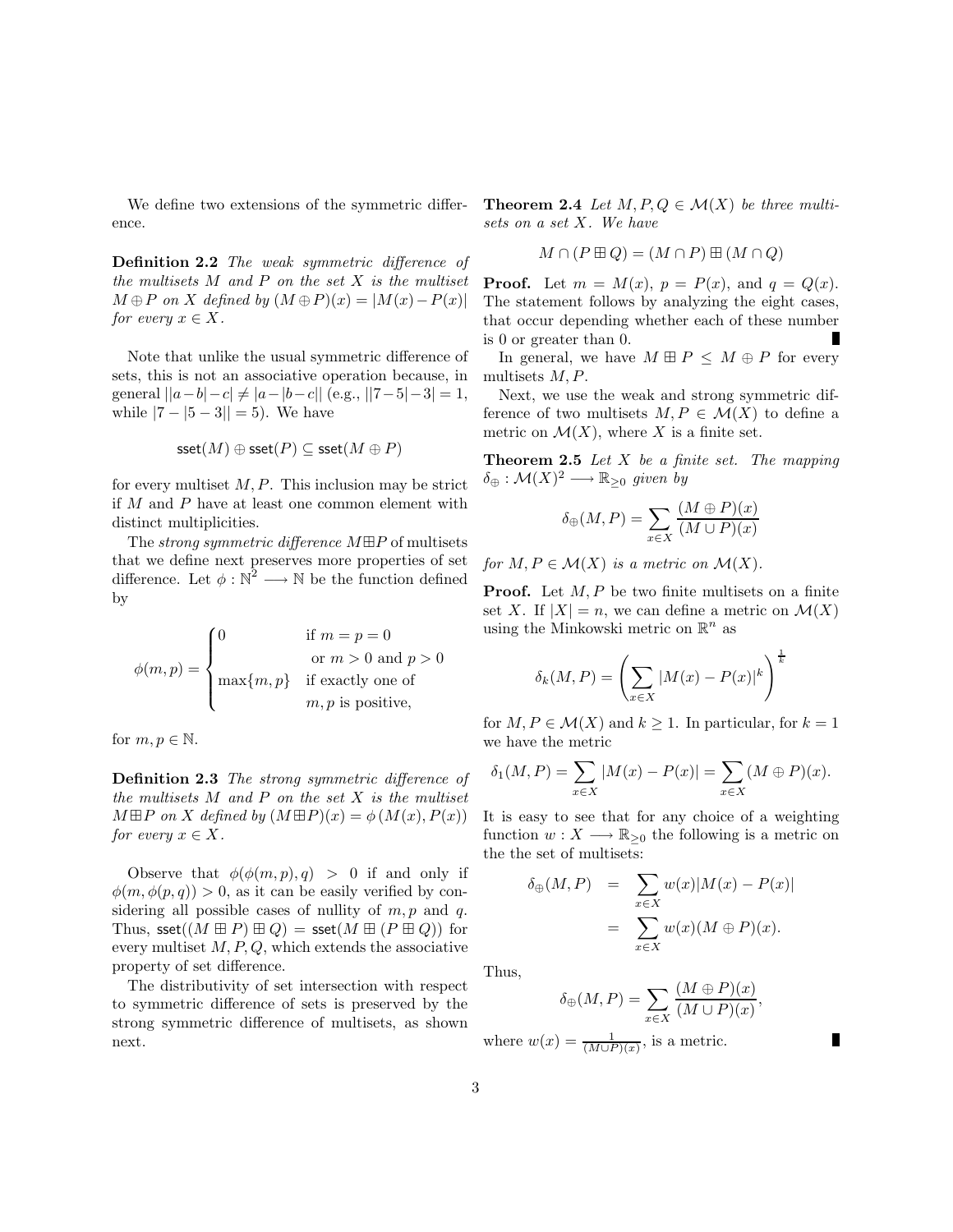**Lemma 2.6** Let  $X$  be a set and let  $M$ ,  $P$  be two multisets on X. Define  $\Psi_{MP}(x)$  as

$$
\Psi_{MP}(x) = \begin{cases}\n0 & \text{if } M(x) = P(x) = 0 \\
\frac{(M \boxplus P)(x)}{(M \cup P)(x)} & \text{otherwise,} \n\end{cases}
$$

for  $x \in X$ . We have  $\Psi_{MP}(x) \in \{0,1\}$  for every  $x \in X$  and

$$
\Psi_{MP}(x) \le \Psi_{MQ}(x) + \Psi_{QP}(x)
$$

for every  $M, Q, P \in \mathcal{M}(X)$  and  $x \in X$ .

**Proof.** The fact that  $\Psi_{MP}(x) \in \{0,1\}$  for every  $x \in X$  is immediate.

Note that if  $M(x) = P(x) = 0$  the inequality is clearly satisfied. This is also the case if we have both  $M(x) > 0$  and  $P(x) > 0$  because in this case  $\phi(M(x), P(x)) = 0.$ 

Suppose, therefore that exactly one of the numbers  $M(x)$  or  $P(x)$ , say  $M(x)$ , is nonnegative, so  $\Psi_{MP} =$ 1. We have two cases to consider:

Case 1:  $Q(x) > 0$ . In this case,  $\Psi_{MQ}(x) = 0$  and  $\Psi_{QP}(x) = 1$ , which means that the inequality of the lemma is satisfied.

Case 2:  $Q(x) = 0$ . In this case,  $\Psi_{MQ}(x) = 1$ and  $\Psi_{QP}(x) = 0$ , which means again that the same inequality is satisfied.

**Theorem 2.7** The mapping  $\delta_{\boxplus}$  :  $\mathcal{M}(X)^2 \longrightarrow \mathbb{R}_{\geq 0}$ given by

$$
\delta_{\boxplus}(M, P) = \sum_{x \in X} \Psi_{MP}(x)
$$

for  $M, P \in \mathcal{M}(X)$  is a semi-metric on  $\mathcal{M}(X)$ .

Proof. This is an immediate consequence of П Lemma 2.6

# 3 The Multiset of Paths of a Labeled Rooted Tree

A tree is a connected acyclic graph  $\mathcal{T} = (V, E)$ ; a rooted tree is a pair  $(\mathcal{T}, v_0)$ , where  $v_0$  is a vertex called the root.

A labeled rooted tree is a 4-tuple  $(\mathcal{T}, v_0, l, L)$ , where  $(T, v_0)$  is a rooted tree,  $l : V \longrightarrow L$  is a function, and

 $L$  is a set whose elements are referred to as *labels*;  $l(v)$  is the *label of the vertex v*.

The set of finite sequences of elements of a set  $E$ is denoted by  $seq(E)$ . A *rooted labeled path* in a labeled rooted tree  $(\mathcal{T}, v_0, l, L)$  is a sequence of labels  $\mathbf{l} = (a_0, a_1, \ldots, a_n) \in \mathbf{seq}(L)$  such that there exists a path  $(v_0, v_1, \ldots, v_n)$  in T and  $l(v_i) = a_i$  for  $0 \le i \le n$ . Clearly, for each vertex v of the rooted tree  $(\mathcal{T}, v_0)$ there exists a unique path that starts with  $v_0$  and ends with  $v$  and for any such vertex there is a rooted labeled path that ends with  $l(v)$ .

Unlike the usual practice in graph theory, we define the length of the rooted path  $\mathbf{l} = (a_0, a_1, \ldots, a_n)$ simply as the length  $n+1$  of the sequence and denote it as  $\ell(1)$ .

For a multiset  $M = m_1p_1 + \cdots + m_kp_k$  of sequences of elements of  $L$  and a sequence  $r$  we define the multiset rM as

$$
rM = m_1rp_1 + \cdots + m_krp_k,
$$

where  $rp_i$  is the sequence obtained by concatenating  $r$  and  $p_i$ .

The multiset of rooted labeled paths of a labeled rooted tree  $(\mathcal{T}, v_0, l, L)$ , denoted by  $\mathsf{RLP}(\mathcal{T}, v_0, l, L)$ , is a multiset of sequences of labels. This set can be defined recursively as follows:

- 1. If  $\mathcal{T} = (\{v_0\}, \emptyset)$  and  $l(v_0) = a$ , then  $RLP(\mathcal{T}, v_0, l, L) = 1(a).$
- 2. Suppose that the immediate descendants of  $v_0$  in  $\mathcal T$  are  $v_1, \ldots, v_m$ , and the subtrees of  $\mathcal T$  having the roots in  $v_1, \ldots, v_m$  are  $\mathcal{T}_1, \ldots, \mathcal{T}_m$ , respectively. Then,

$$
RLP(\mathcal{T}, v_0, l, L) = 1(a) + \sum_{i=1}^{m} aRLP(\mathcal{T}_i, v_i, l, L).
$$

Example 3.1 Consider the labeled rooted trees shown in Figure 1. Their respective multisets of rooted labeled paths are given by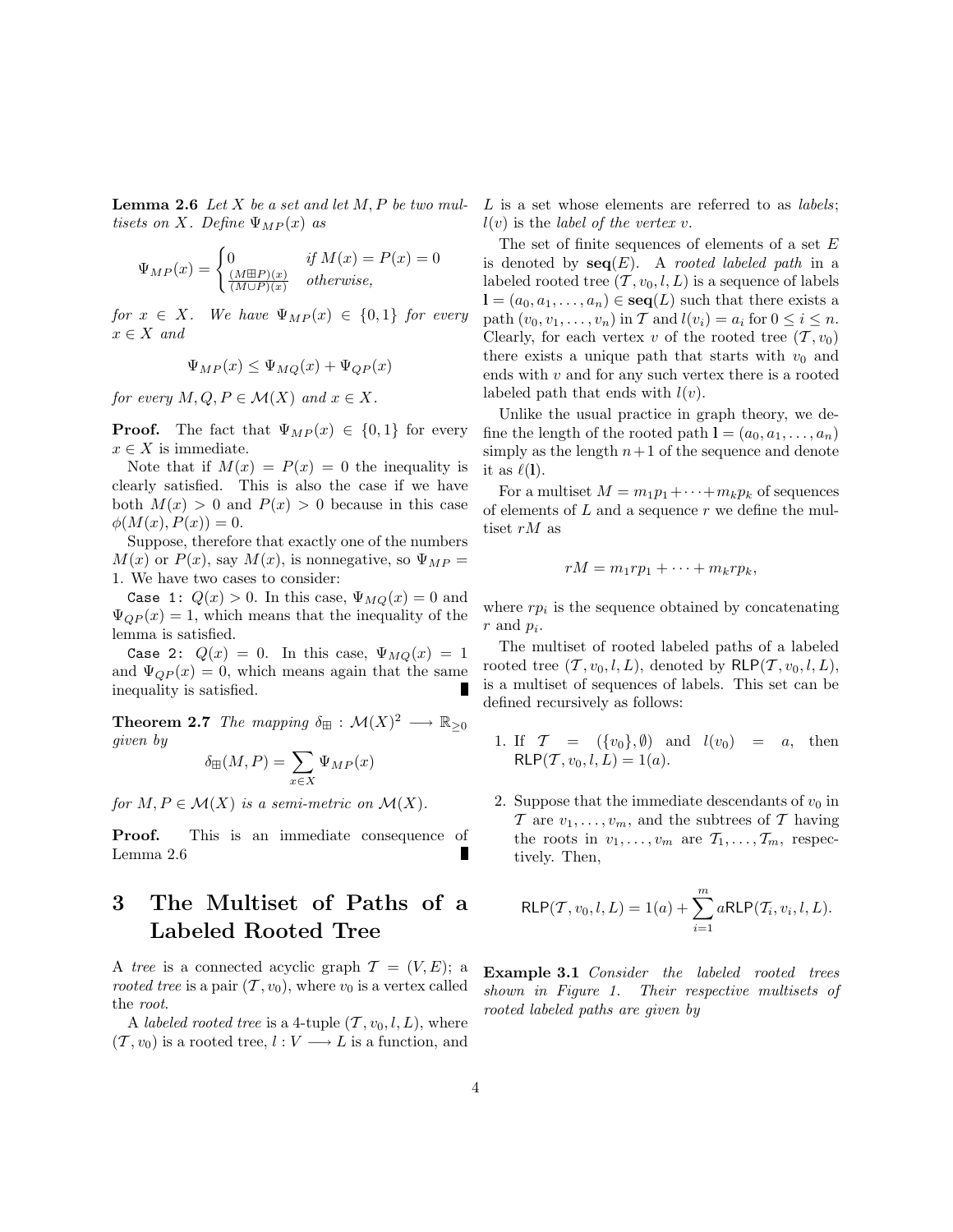

Figure 1: Examples of Labeled Rooted Trees

| <i>Tree</i>     | Multiset of Rooted Labeled Paths         |
|-----------------|------------------------------------------|
| $\mathcal{R}_1$ | $1(a) + 1(a,b)$                          |
| $\mathcal{R}_2$ | $1(a) + 2(a,b)$                          |
| $\mathcal{R}_3$ | $1(a) + 3(a,b)$                          |
| $\mathcal{R}_4$ | $1(a) + 1(a,b) + 2(a,b,c)$               |
| $\mathcal{R}_5$ | $1(a) + 1(a,b) + 1(a,b,c) + 1(a,b,d)$    |
| $\mathcal{R}_6$ | $1(a) + 1(a,b) + 1(a,b,c) + 1(a,b,e)$    |
| $\mathcal{R}_7$ | $1(a)+1(a,b)+1(a,b,c)+1(a,b,d)+1(a,b,e)$ |
| $\mathcal{R}_8$ | $1(a)+1(a,b)+1(a,b,c)+1(a,b,e)+1(a,b,d)$ |

A characterization of multisets of paths of labeled rooted trees is given next. Recall that a sequence  $\bf{u}$  is a prefix of a sequence **v** if **v** can be written as  $v = uw$ for some sequence w. Further, u is a proper prefix of **v** if **u** is a prefix of **v** and  $\mathbf{u} \neq \mathbf{v}$ .

Theorem 3.2 Let L be a set. A finite multiset of sequences M over  $seq(L)$  is the multiset of paths of a labeled rooted tree if and only if the following conditions are satisfied:

- (i) there exists a sequence (a) with  $M((a)) = 1$  that is a proper prefix of every sequence  $p$  such that  $M(\mathbf{p}) > 0;$
- (ii) for every prefix  $\mathbf r$  of a sequence  $\mathbf p$  such that  $M(\mathbf{p}) > 0$  we have  $M(\mathbf{r}) > 0$ .

Proof. Suppose that the conditions of the theorem are satisfied. We must show the existence of a labeled rooted tree  $\mathcal{R} = (\mathcal{T}, v_0, l, L)$  such that  $\mathsf{RLP}(\mathcal{R}) = M$ .

The vertices of T will be indexed by sequences  $\mathbf{p} \in \mathbb{R}$  $\textbf{seq}(L)$  such that  $M(\textbf{p}) > 0$  and the root of the tree

will be the sequence  $v_{(a)}$ . Note that the first condition implies that the sequence  $(a)$  is the unique sequence with this property.

Suppose that p, q are two distinct sequences in  $\textbf{seq}(L)$  such that **p** is a prefix of **q** and  $M(\textbf{q}) > 0$ . If p is a sequence of maximal length having these properties, then  $\mathbf{q} = \mathbf{p}a$  for some  $a \in L$ . Indeed, if this is not the case, then there exists a sequence r such that r is a prefix of q and p is a prefix of r and we have both  $\mathbf{r} \neq \mathbf{q}$  and  $\mathbf{r} \neq \mathbf{p}$ . By the second condition of the theorem we have  $M(\mathbf{r}) > 0$ ; since  $|\mathbf{r}| > |\mathbf{p}|$  this contradicts the maximality of the length of p. We will consider a pair  $(v_{\mathbf{p}}, v_{\mathbf{q}})$  as an edge in T and all edges of this graph will have this form. Note that this argument implies that for every vertex  $v_{q}$  there is a unique path that begins with  $v_{(a)}$  and ends with  $v_{\mathbf{q}}$ . Thus,  $\mathcal T$  is indeed a tree. The function l is given by  $l(v_{\bf q}) = a$ , where a is the last symbol of the sequence q. This completes the definition of  $\mathcal{R}$ .

We need to verify now that  $\mathsf{RLP}(\mathcal{R}) = M$ . The argument is by induction on the number  $n$  of vertices of the underlying tree of  $\mathcal{R}$ .

The basis step,  $n = 1$ , is immediate. Suppose that the equality holds for trees with fewer than n vertices and let  $\mathcal T$  be the underlying tree of  $\mathcal R$ . Let  $\mathcal{T}_1, \ldots, \mathcal{T}_m$  be the immediate subtrees of  $\mathcal{R}$  and let  $\mathcal{R}_1, \ldots, \mathcal{R}_m$  be the corresponding labeled rooted trees,  $\mathcal{R}_i = (\mathcal{T}_i, v_{(a_i)}, l_i, L)$ . Let  $K_i$  be the multiset of labeled rooted paths of  $\mathcal{R}_i$ . If we construct the rooted labeled tree for  $K_i$  as we did above for M, then  $\mathcal{R}_{K_i}$  coincides with  $\mathcal{R}_i$ . Thus, by inductive hypothesis,  $\mathsf{RLP}(\mathcal{R}_i) = \mathsf{RLP}(\mathcal{R}_{K_i}) = K_i$ . Since  $M = (a) + \sum_{i=1}^{m} (a) K_i = (a) + \sum_{i=1}^{m} (a) RLP(R_i)$ , we have  $M = RLP(\mathcal{R})$ .

The necessity of the conditions can be easily shown and we omit the argument.

## 4 Metric Space of Labeled Rooted Trees

We introduce a dissimilarity measure between labeled rooted trees having a set of labels L using the multisets of rooted labeled paths and a metric defined on the class of these multisets that uses a weight func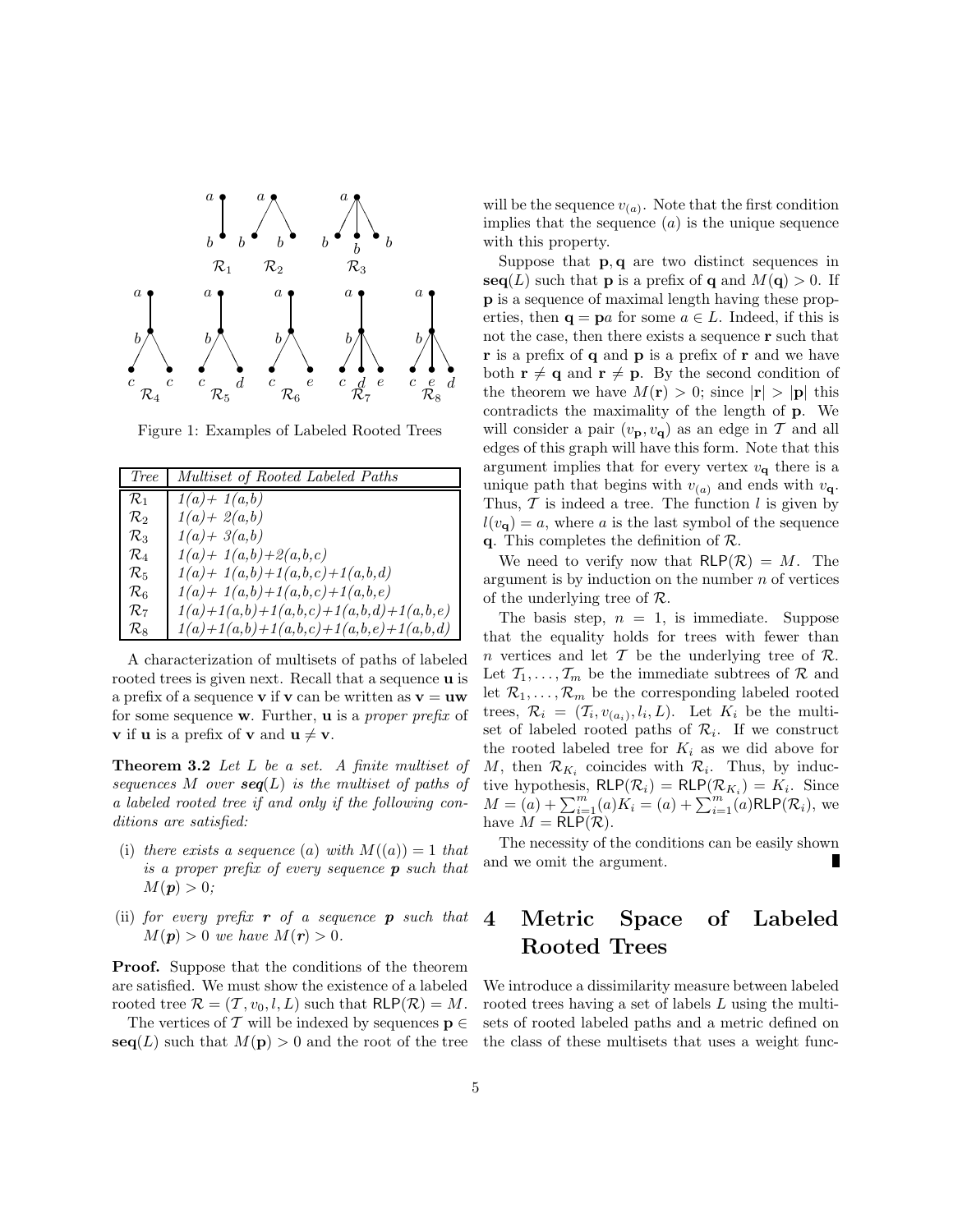tion.

**Definition 4.1** Let  $\mathcal{R} = \{T, v_0, l, L\}$  and  $\mathcal{R}' =$  $\{T', v'_0, l', L\}$  be two rooted labeled trees.

The weak dissimilarity between  $R$  and  $R'$  is the number

$$
d_{\oplus}(\mathcal{R}, \mathcal{R}') = \sum_{k \in \mathbb{N}} 2^{-(k+1)} |L|^{-k}
$$
  

$$
\sum \frac{(RLP(\mathcal{R}) \oplus RLP(\mathcal{R}'))(p)}{(RLP(\mathcal{R}) \cup RLP(\mathcal{R}'))(p)},
$$

and the strong dissimilarity between  $R$  and  $R'$  is defined by

$$
d_{\mathbb{H}}(\mathcal{R}, \mathcal{R}') = \sum_{k \in \mathbb{N}} 2^{-(k+1)} |L|^{-k}
$$

$$
\sum_{k \in \mathbb{N}} \Psi_{RLP(\mathcal{R}),RLP(\mathcal{R}')}(p)
$$

where  $p \in \text{seq}(L)$  and  $\ell(p) = k$ .

It is clear that the weak and strong dissimilarity measures are semi-metrics on the class of labeled rooted trees. In other words,  $d_{\star}(\mathcal{R}, \mathcal{R}) = 0$ ,  $d_{\star}(\mathcal{R}, \mathcal{R}') = d_{\star}(\mathcal{R}', \mathcal{R}),$  and  $d_{\star}(\mathcal{R}, \mathcal{R}'') \leq d_{\star}(\mathcal{R}, \mathcal{R}') +$  $d_\star(\mathcal{R}', \mathcal{R}'')$  for every  $\mathcal{R}, \mathcal{R}', \mathcal{R}''$ , where  $\star$  is the  $\oplus$  or  $\boxplus$ operation. However, if  $d_{\star}(\mathcal{R}, \mathcal{R}') = 0$  then  $\mathcal{R}, \mathcal{R}'$  can differ relative to the order of descendants of a vertex. Note that  $d_{\star}(\mathcal{R}, \mathcal{R}') \in [0, 1].$ 

Example 4.2 The weak and strong dissimilarity measures between the labeled rooted trees  $\mathcal{R}_1, \ldots, \mathcal{R}_8$ shown in Figure 1 are shown below.

| $\frac{1}{2}$<br>$d_{\bigoplus}$   | $\mathcal{R}_1$ | $\bar{\mathcal{R}}_2$ | $\mathcal{R}_3$ | $\mathcal{R}_4$ | $\mathcal{R}_5$ | $\mathcal{R}_6$ | $\overline{\mathcal{R}}$ 7 | $\mathcal{R}_8$       |
|------------------------------------|-----------------|-----------------------|-----------------|-----------------|-----------------|-----------------|----------------------------|-----------------------|
| $\mathcal{R}_1$                    | $\theta$        | 0.12                  | 0.17            | 0.12            | 0.12            | 0.12            | 0.12                       | 0.12                  |
| $\mathcal{R}_2$                    | 0.12            | $\theta$              | 0.08            | 0.25            | 0.25            | 0.25            | 0.25                       | 0.25                  |
| $\mathcal{R}_3$                    | 0.17            | 0.08                  | 0               | 0.29            | 0.29            | 0.29            | 0.29                       | 0.29                  |
| $\mathcal{R}_4$                    | 0.12            | 0.25                  | 0.29            | $\theta$        | 0.09            | 0.09            | 0.10                       | 0.10                  |
| $\mathcal{R}_{.5}$                 | 0.12            | 0.25                  | 0.29            | 0.09            | $\theta$        | 0.08            | 0.04                       | 0.04                  |
| $\mathcal{R}_6$                    | 0.12            | 0.25                  | 0.29            | 0.09            | 0.08            | $\theta$        | 0.04                       | 0.04                  |
| $\mathcal{R}_7$                    | 0.12            | 0.25                  | 0.29            | 0.10            | 0.04            | 0.04            | $\theta$                   | n                     |
| $\mathcal{R}_{8}$                  | 0.12            | 0.25                  | 0.29            | 0.10            | 0.04            | 0.04            | 0                          | 0                     |
|                                    |                 |                       |                 |                 |                 |                 |                            |                       |
| $d_{\rm H}$                        | $\mathcal{R}_1$ | $\mathcal{R}_2$       | $\mathcal{R}_3$ | $\mathcal{R}_4$ | $\mathcal{R}_5$ | $\mathcal{R}_6$ | $\mathcal{R}_7$            | $\bar{\mathcal{R}}_8$ |
|                                    | $\theta$        | $\theta$              | $\theta$        | 0.12            | 0.12            | 0.12            | 0.12                       | 0.12                  |
| $\mathcal{R}_1$                    | $\theta$        | $\theta$              | O               | 0.12            | 0.12            | 0.12            | 0.12                       | 0.12                  |
| $\mathcal{R}_2$                    | $\theta$        | 0                     | 0               | 0.12            | 0.12            | 0.12            | 0.12                       | 0.12                  |
| $R_3$                              | 0.12            | 0.12                  | 0.12            | $\theta$        | 0.06            | 0.06            | 0.08                       | 0.08                  |
| $\mathcal{R}_4$                    | 0.12            | 0.12                  | 0.12            | 0.06            | 0               | 0.08            | 0.04                       | 0.04                  |
| $\mathcal{R}_5$                    | 0.12            | 0.12                  | 0.12            | 0.06            | 0.08            | 0               | 0.04                       | 0.04                  |
| $\mathcal{R}_6$<br>$\mathcal{R}_7$ | 0.12            | 0.12                  | 0.12            | 0.08            | 0.04            | 0.04            | 0                          | 0                     |

A well-formed XML document, disregarding the IDREFS, can be represented as a labeled rooted tree,

with the document element forming the root of the tree, and its sub-elements forming the other vertices. Attributes of an element can be treated as being the element's children, and hence also as vertices of the tree. Consider the following XML document:

<books>

```
<book year="1910">
    <title>
      Principia Mathematica
    </title>
    <author>
      Alfred North Whitehead
    </author>
    <author>
      Bertrand Russell
    </author>
    <publisher>
      Cambridge University Press
    </publisher>
  </book>
</books>
```
The above XML document can be modeled as the labeled rooted tree  $(\mathcal{T}, v_0, l, L)$ , where  $(\mathcal{T}, v_0)$  is a rooted tree,  $\mathcal{T} = (V, E)$  is a connected acyclic graph with the set of vertices  $V = \{v_0, v_1, v_2, v_3, v_4, v_5, v_6\}$ and the set of edges  $E = \{(v_0, v_1), (v_1, v_2), (v_1,$  $(v_3), (v_1, v_4), (v_1, v_5), (v_1, v_6) \}, \text{ and } l : V \longrightarrow L$ is a function such that  $l(v_0) = \text{books}, l(v_1) =$  $book, l(v_2) = year, l(v_3) = title, l(v_4) = l(v_5) =$ *author* and  $l(v_6) = \text{public}$ . Note how we pay no attention to the content of an XML document; we are concerned here only with the document's structure.

The multiset of rooted labeled paths for the labeled rooted tree representing an XML document can be constructed using the buildMultiset procedure discussed in Section 5. The multiset for the above mentioned document can be expressed as the formal  $sum 1(books)+1(books, book)+1(books, book, year)+$  $1(books, book, title) + 2(books, book, author) +$ 1(books, book, publisher). Once we have constructed the multisets for any two XML documents, we can use the computeWeakDistance and computeStrongDistance procedures, also discussed in Section 5, to compute a measure of dissimilarity between the documents.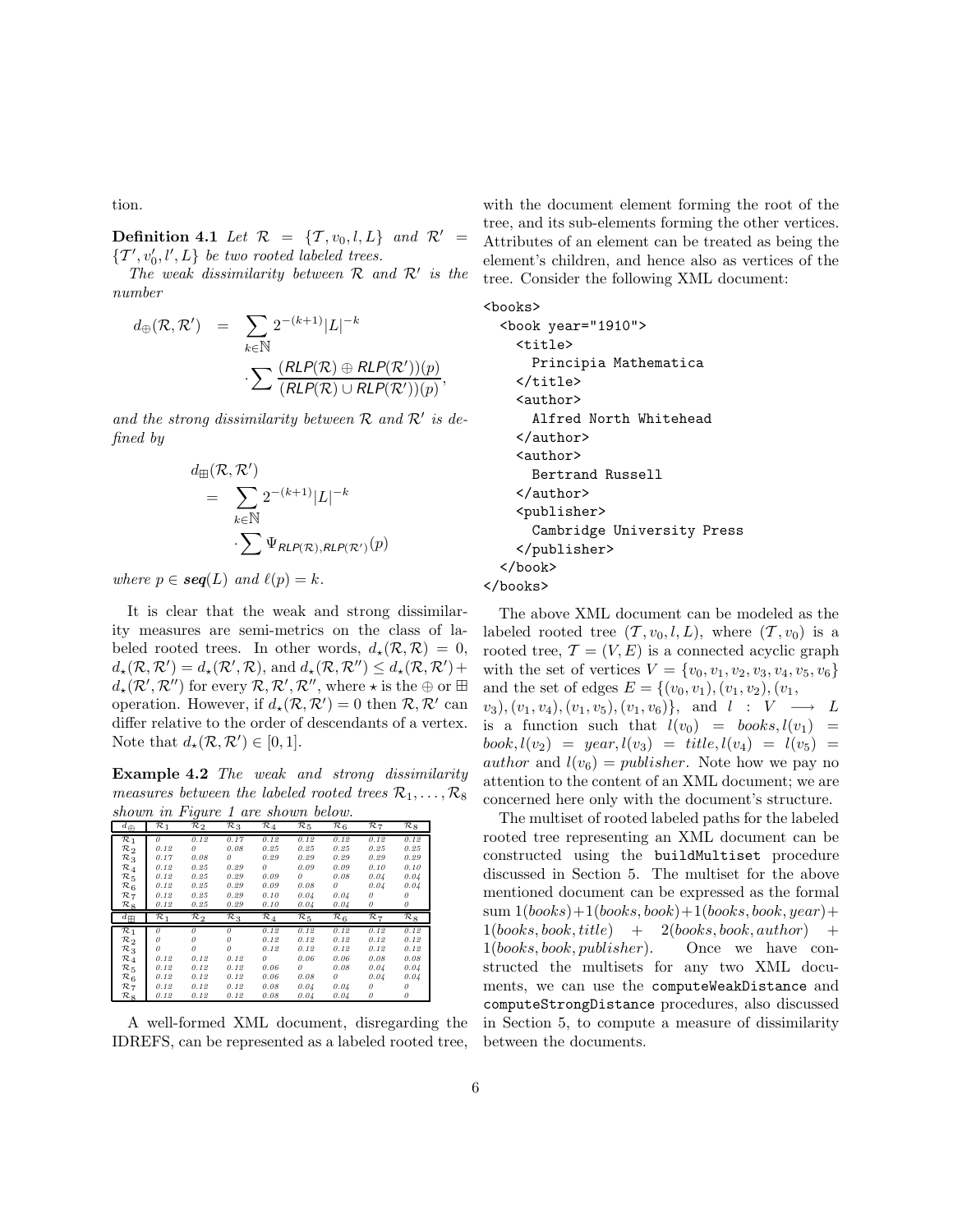### 5 Algorithms

We first present the algorithm for building the multiset for a labeled rooted tree. The algorithm does a depth-first traversal of the tree in order to build the multiset.

| Algorithm 1: buildMultiset                                          |
|---------------------------------------------------------------------|
| <b>input</b> : Labeled rooted tree $\mathcal{R} = \{T, v_0, l, L\}$ |
| output: The multiset for $R$                                        |
| Multiset <i>multiset</i>                                            |
| Stack nodeStack, sequenceStack                                      |
| Sequence s                                                          |
| $s.add(l(v_0))$                                                     |
| sequenceStack.push(s)                                               |
| multiset.addSequence(s)                                             |
| $nodeStack.push(v_0)$                                               |
| while nodeStack is not empty $\bf{do}$                              |
| Node $topNode \Leftarrow nodeStack, peek()$                         |
| Node $unvisitedChild \Leftarrow$ unvisited child of                 |
| topNode                                                             |
| <b>if</b> unvisited Child is not null <b>then</b>                   |
| Sequence                                                            |
| $topSequence \Leftarrow sequenceStack, peek()$                      |
| Sequence                                                            |
| $newTopSequence \Leftarrow topSequence.copy()$                      |
| newTopSequence.add(l(unvisitedChild))                               |
| sequenceStack.push(newTopSequence)                                  |
| multiset.addSequence(newTopSequence)                                |
| nodeStack.push(unvisitedChild)                                      |
| else                                                                |
| sequenceStack.pop()                                                 |
| nodeStack.pop()                                                     |
| return <i>multiset</i>                                              |

The above algorithm runs in  $O(k|V|)$  time, where  $k$  is the length of the longest rooted labeled path in  $\mathcal{R}$ , and |V| is the number of vertices in  $\mathcal{T}$ .

The algorithms for computing the weak and strong dissimilarity measures between two labeled rooted trees given their multiset representations are discussed next.

#### Algorithm 2: computeWeakDistance

 $\text{input}$ : Multisets  $M, P$ output: The weak distance  $d_{\oplus}(M, P)$  $distance \Leftarrow 0.0$  $Q \Leftarrow \mathsf{sset}(M) \cup \mathsf{sset}(P)$ Map elementCount foreach  $q \in Q$  do  $count \Leftarrow elementCount.get(\ell(q))$ if count is null then  $\textcolor{red}{\downarrow} elementCount.put(\ell(q), 1)$ else  $\text{\_} elementCount.put(\ell(q), count + 1)$ foreach  $q \in Q$  do  $m \leftarrow M.multiplicity(q)$  $p \leftarrow P.multiplicity(q)$  $d \Leftarrow \frac{|m-p|}{\max\{m,p\}}$ 

 $distance \Leftarrow$  $distance + \frac{d}{elementCount.get(\ell(q)) \times 2^{(\ell(q)+1)}}$ 

return distance

#### Algorithm 3: computeStrongDistance

 $input$ : Multisets  $M, P$ output: The strong distance  $d_{\mathbb{H}}(M, P)$  $distance \Leftarrow 0.0$  $Q \Leftarrow$  sset $(M) \cup$  sset $(P)$ Map elementCount for<br>each  $q \in Q$  do  $count \Leftarrow elementCount.get(\ell(q))$ if count is null then  $elementCount.put(\ell(q), 1)$ else  $\text{\_} elementCount.put(\ell(q), count + 1)$ 

foreach  $q \in Q$  do  $m \leftarrow M.multiplicity(q)$  $p \leftarrow P.multiplicity(q)$  $\psi \Leftarrow 1$ if  $m = 0$  and  $p = 0$  or  $m > 0$  and  $p > 0$  then  $\mathsf{L} \psi \Leftarrow 0$  $distance \Leftarrow$ distance +  $\psi \over \ell$ elementCount.get( $\ell(q)$ )×2 $^{(\ell(q)+1)}$ return distance

Both computeWeakDistance and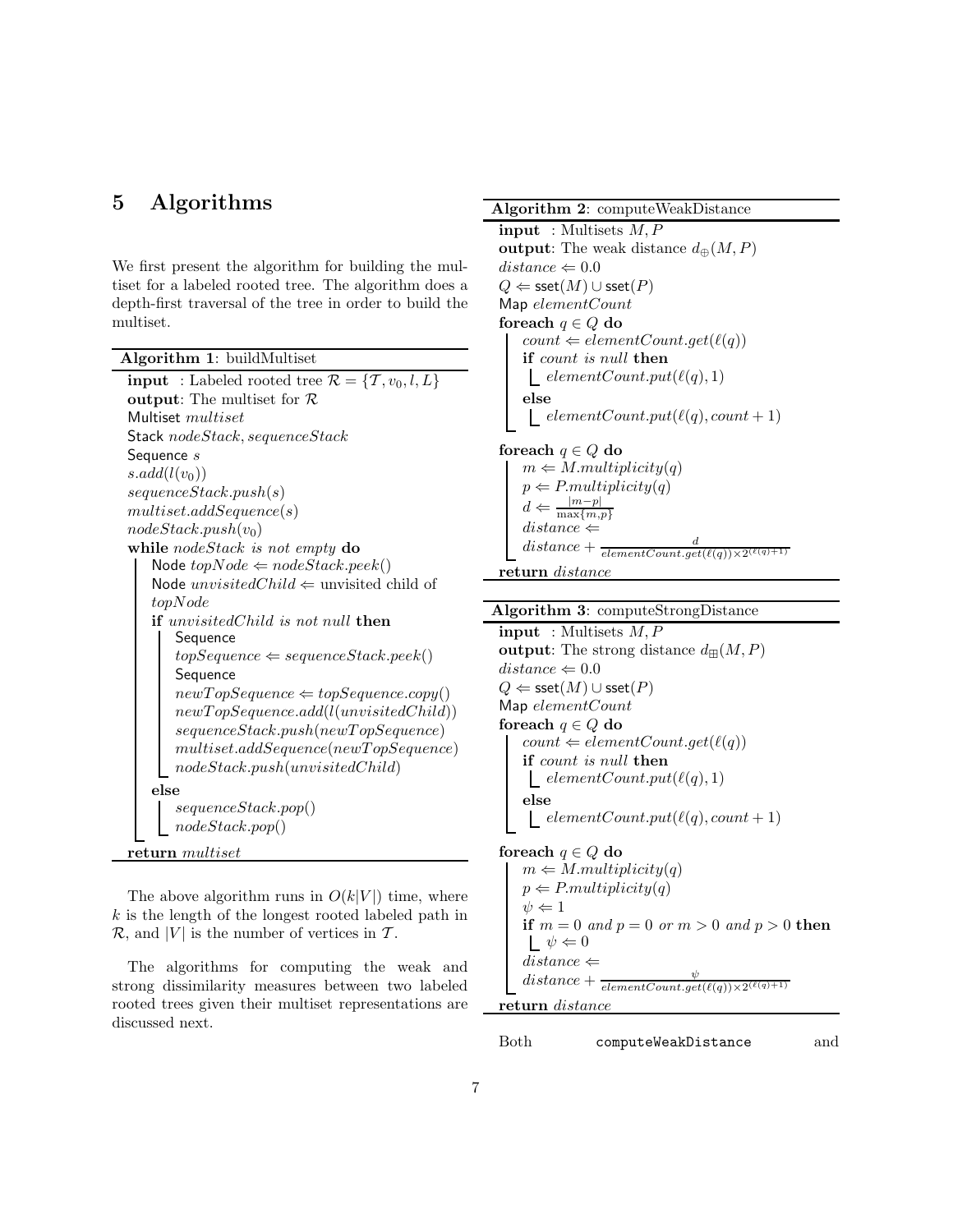computeStrongDistance algorithms run in  $O(\textsf{size}(M) + \textsf{size}(P))$  time, where M and P are multisets.

### 6 Experimental Results

We wrote the program MUDXML [7], an acronym of Multiset Distance for XML, that implements the algorithms discussed in Section 5. MUDXML processes the XML documents contained in the directory specified as input, computes their pairwise (weak and strong) distance measures, and prints the distance matrix to standard output. We used MUDXML to cluster three data sets. The first, namely "Niagara" [8], comprised of randomly picked XML documents belonging to three distinct classes: department, astronomy, and club. The second, namely "Sigmod" [11], comprised of randomly picked XML documents belonging to three distinct classes: index terms, proceedings, ordinary issue. The third, namely "Synthesized", comprised of XML documents generated from three DTDs  $^1$  by ToXGene [13]. The table below summarizes the contents of the data sets used:

| Dataset     | Class ( $#$ of Documents) |
|-------------|---------------------------|
|             | Department $(17)$         |
| Niagara     | Astronomy (16)            |
|             | Club $(12)$               |
|             | Index Terms $(16)$        |
| Sigmod      | Proceedings (16)          |
|             | Ordinary Issue (16)       |
|             | Book Catalog $1(15)$      |
| Synthesized | Book Catalog 2 (15)       |
|             | Book Catalog 3 (15)       |

For each of the above data sets, we computed the distance matrix using our program. In order to cluster the documents based these distance matrices, we used the hclust function from the cluster package of the statistical computing software "R" [10]. We employed the "average" hierarchical clustering algorithm. Figures 2, 3, 4, and 5 show the dendrogram



Figure 2: Niagara Data Set Clusters (Weak Distance Measure)

plots for the "Niagara" and "Synthesized" data sets respectively, with the rectangular regions highlighting the clusters:

We used the *silhouette* method [5] for evaluating the quality of clusters produced. We again used "R" for this purpose. The following table shows the average silhouette coefficients for the three data sets, along with the value of  $k^2$ :

<sup>&</sup>lt;sup>1</sup>The DTDs, representing catalogs of books, were very similar, differing only at levels farther away from the root

<sup>2</sup>One of the parameters of the pam (Partitioning Around Medoids) function in "R" that specifies the number of clusters to look for. The value specified is the one that resulted the maximum silhouette coefficient.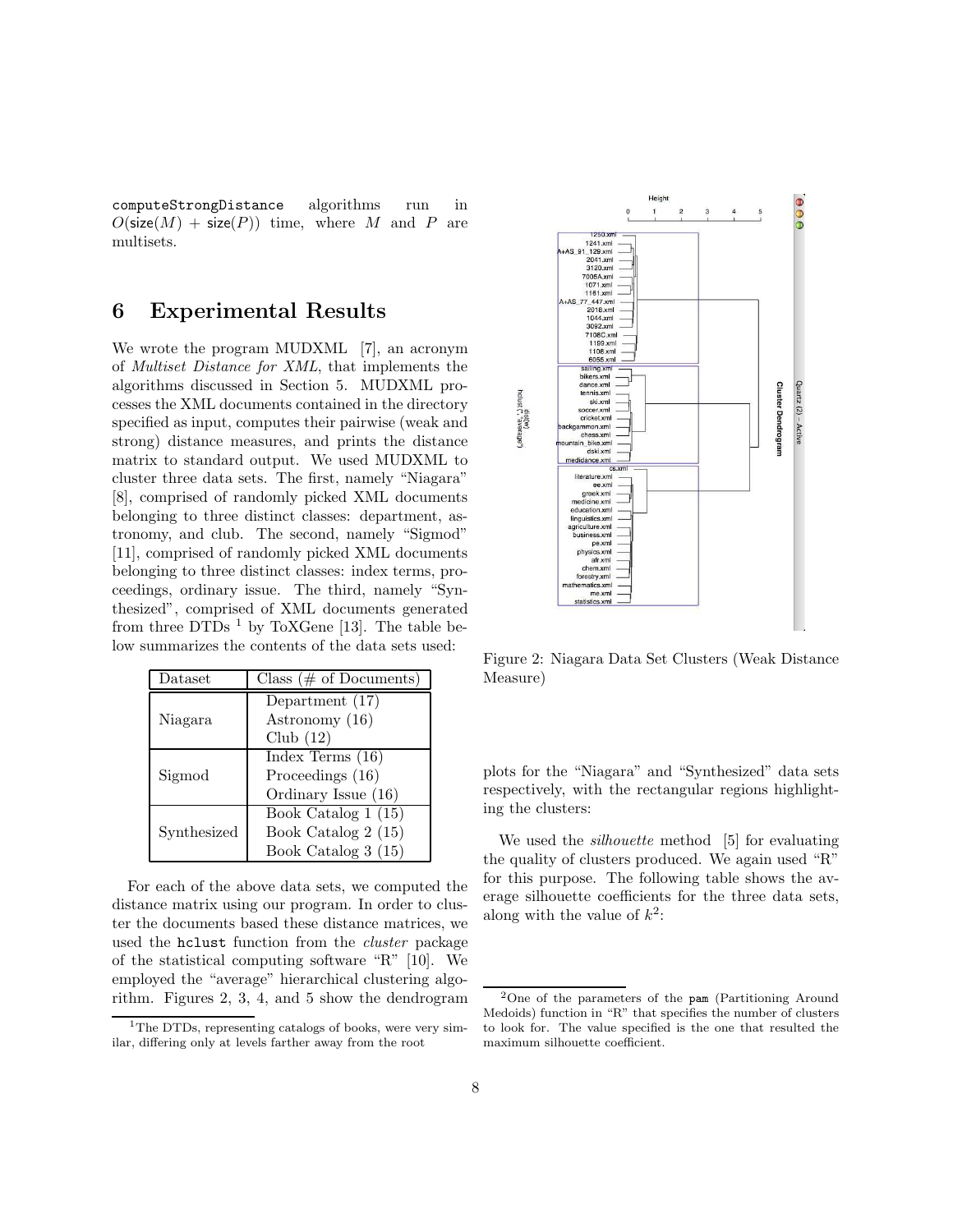

Figure 3: Niagara Data Set Clusters (Strong Distance Measure)



Figure 4: Synthesized Data Set Clusters (Weak Distance Measure)



Figure 5: Synthesized Data Set Clusters (Strong Distance Measure)

| Dataset     | Distance | Average<br>Sihouette | $\boldsymbol{k}$ |
|-------------|----------|----------------------|------------------|
| Niagara     | Weak     | 0.94                 | 3                |
| Niagara     | Strong   | 0.98                 | 3                |
| Sigmod      | Weak     | 0.97                 | 3                |
| Sigmod      | Strong   | 0.99                 | 3                |
| Synthesized | Weak     | 0.51                 | 3                |
| Synthesized | Strong   | 1.00                 | 3                |

From the dendrogram plots and from the silhouette coefficients for the data sets, we can infer that for XML documents belonging to strictly different classes ("Niagara" and "Sigmod" in our experiment), both the weak and strong distance measures yield "pure" clusters, i.e., the average silhouette coefficient  $\approx$  1. When the XML documents differ only at levels farther away from the root, if all the rooted labeled paths are equally represented in the documents, i.e., they have approximately equal multiplicities, the weak distance measure would yield "pure" clusters. With such documents, the strong distance measure would yield extremely "pure" clusters as long as the rooted labeled paths have non-zero multiplicities. This is the reason we see a low average